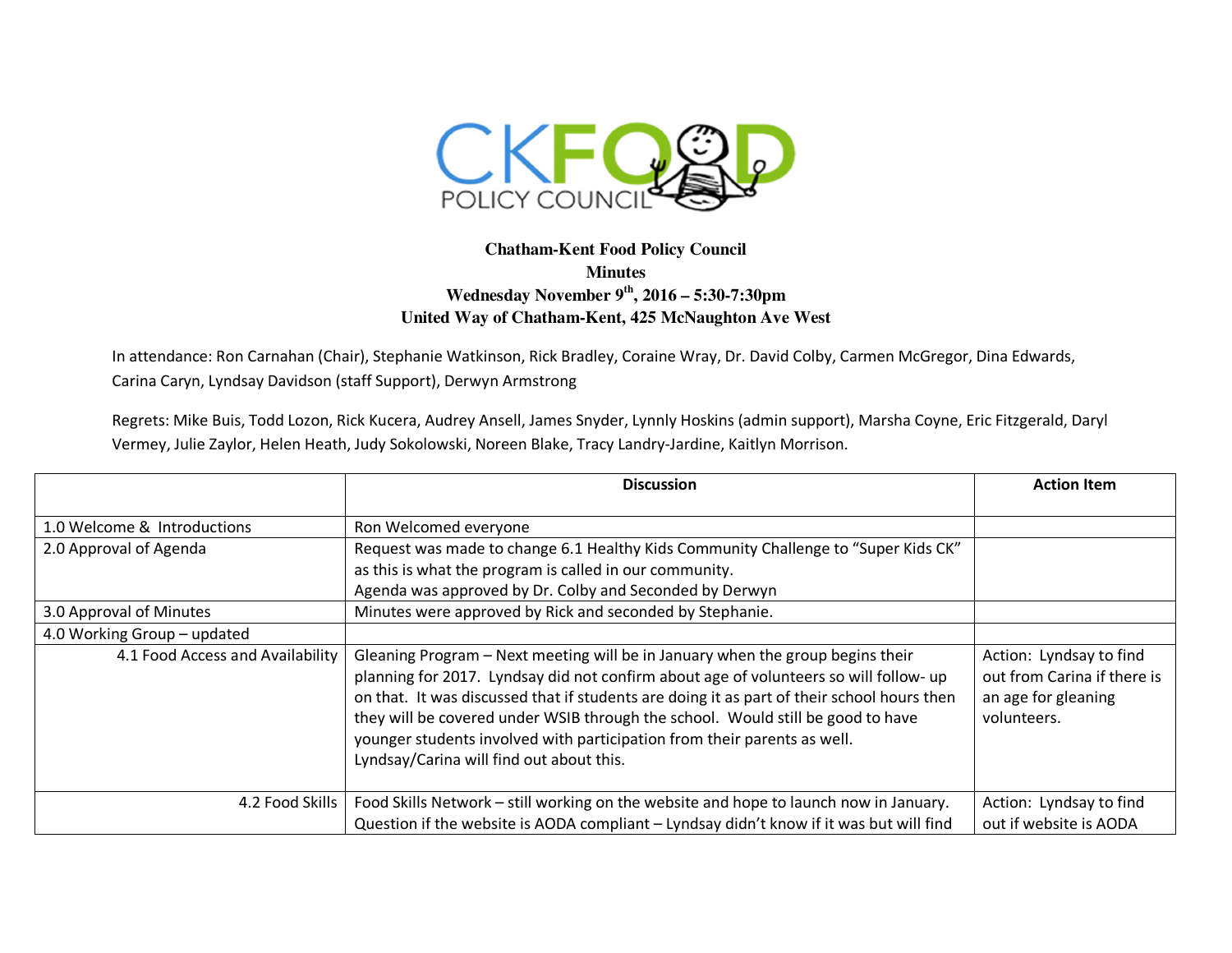|                                    | out. If it isn't, there are two organizations that can assist with making it AODA               | compliant and if not, what   |
|------------------------------------|-------------------------------------------------------------------------------------------------|------------------------------|
|                                    | compliant.                                                                                      | needs to be done.            |
| 4.3 Community Food Initiative      | The consultants have been hired for the completion of the Business Plan. Mellor                 |                              |
|                                    | Murray Consulting has been hired - Aileen Murray and Lynn McGechy-Schultz will be               |                              |
|                                    | working on the project. Both are from Chatham-Kent and have a good understanding                |                              |
|                                    | of our community and available resources.                                                       |                              |
| 4.4 Sustainable Seafood            | No responses from the various stores that the letters were sent to. Dina mentioned              | Action: Lyndsay to resend    |
|                                    | that the stores are limited in their ability to do policies outside what is determined by       | letters to the head offices. |
|                                    | the head office. Dr. Colby suggested that the letters be resent to the office instead.          |                              |
| 5.0 CKFPC Strategic Plan           | The Strategic Plan is complete - there are still a lot of members that have not come            | Action: Please determine     |
|                                    | forward with areas they would like to be involved with. The expectation is that                 | what area you are able to    |
|                                    | everyone will be a part of the activities of the council. Please decide what you would          | help with for the strategic  |
|                                    | like to be involved with.                                                                       | plan.                        |
| 6.0 Old Business                   |                                                                                                 |                              |
| 6.1 Super Kids CK                  | Our new coordinator Annie Lukacsovics has started and is getting planning done for the          |                              |
|                                    | activities. Funding for this theme goes until March 2017. The next theme may be                 |                              |
|                                    | focused around fruit and vegetable consumption or healthy breakfasts.                           |                              |
| 6.2 Update on Membership Vacancies | Our memberships needs to be finalized today as part of our TOR. Once that is done               | Action: Let Lyndsay know     |
|                                    | Lyndsay will send out the applications forms and begin promoting recruitment. We will           | if you are interested in     |
|                                    | go until December 9 <sup>th</sup> . Please share the facebook posts and information with anyone | reviewing committee          |
|                                    | who might be interested. Lyndsay will send an email to some of our contacts who                 | applications.                |
|                                    | might fit the missing areas.                                                                    |                              |
|                                    | If you are interested in being on the review committee, please let Lyndsay know. We             |                              |
|                                    | will need a couple of volunteers to review the applications. This will happen the week          |                              |
|                                    | of December 12 <sup>th</sup> .                                                                  |                              |
| 6.3 CK Food Strategy               | Due to staffing constraints at the health unit, we are putting this project on hold until       |                              |
|                                    | the position is filled. The CKAD has been notified of this and are supportive. Once             |                              |
|                                    | staffing levels return, this will be the first project worked on.                               |                              |
| 6.4 Human Library Project          | The second annual event happened on October 22 <sup>nd</sup> and had a great group of "human"   |                              |
|                                    | books to choose from. The event was a success and we are always open to ideas for               |                              |
|                                    | next year.                                                                                      |                              |
| 6.5 Terms of Reference             | Consensus was achieved on the changes to the TOR. Great discussion about many                   | Action: Lyndsay to share     |
|                                    | aspects.                                                                                        | updated TOR with             |
|                                    |                                                                                                 | membership.                  |